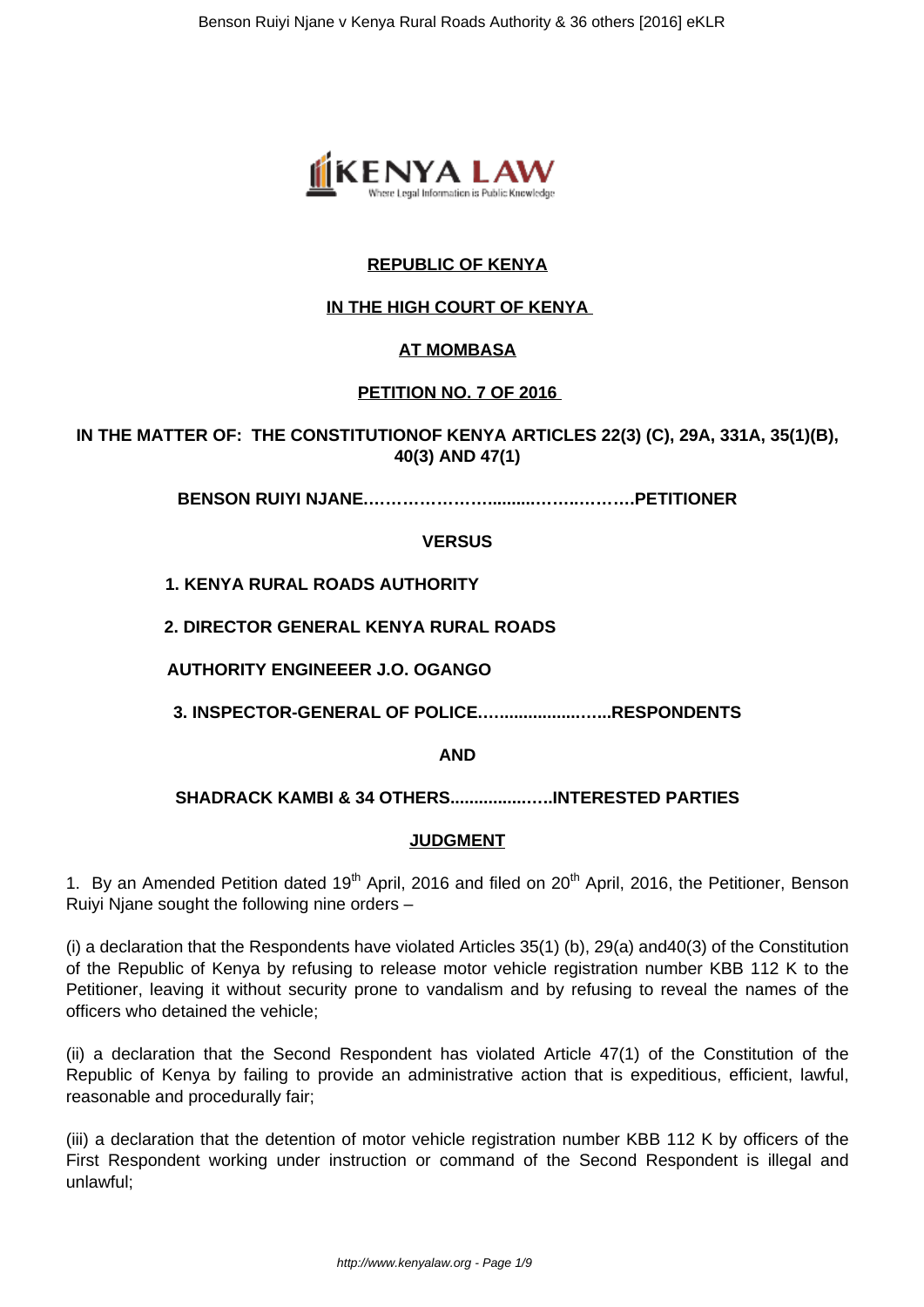(iv) a declaration that the Second Respondent refusal to release motor vehicle registration number KBB 112 K to the Petitioner was unnecessary, callous, malicious and illegitimate and has rendered necessary the filing of this Petition since the Respondent must be compelled to comply;

(v) an order for compensation for loss of earnings from motor vehicle registration number KBB 112 K at the rate of Kshs. 18,000 per day from 1/3/2016 when it was unlawfully detained to the date it will be released to the Petitioner;

(vi) general damages, punitive and aggravated damages against the First and Second Respondents for the refusal to release the motor vehicle and for behavior that can only be punished by an order for adequate general and aggravated damages to be assessed with reference to the loss of earnings and the eminent risk of a suit being levelled against the Petitioner for breach of contract following the illegal detention of his vehicle. The amount should be in a sum that would be felt by the Respondents so that the Respondents will not in the future behave in a similar manner;

(vii) a declaration that the Second Respondent is not fit and competent to hold public office;

(viii) an order that the Respondents be compelled to release and return the insurance sticker, ignition keys and number plates in respect of motor vehicle registration number KBB 112 K to the Petitioner and in default the Petitioner be allowed to move the vehicle using self-made number plates or Kenya garage number plates pending the hearing and determination of this Petition;

(ix) an order that all costs of this Petition irrespective of the outcome be paid by the Respondents jointly and severally.

2. The Petition was supported by the Affidavit of the Petitioner, Benson Ruiyi Njane sworn on 19<sup>th</sup> April, 2016, in which the Petitioner details the circumstances under which his motor vehicle registration number KBB 112 K Faw Tipper was detained at Lunga Lunga, Kwale County.

3. The Amended Petition was followed by a Chamber Summons dated and filed on the same date with the Petition, under a Certificate of Urgency. The Petitioner sought one order, that pending the hearing and determination of the Petition, the motor vehicle be released to the Petitioner. The Chamber Summons was heard on 21<sup>st</sup> April, 2016, and an order was made for the release of the motor vehicle to the Petitioner together with its ignition key, insurance sticker and number plates and in default the Petitioner be allowed to use self-made number plates or Kenya Garage Number Plates to move the vehicle.

4. In his Replying Affidavit Livingstone Kinyanjui Ngugi like the Petitioner describes the circumstances under which the Petitioner's motor vehicle was detained, and vehicle's number plates removed and taken to the National Safety Authority in Nairobi for safe keeping until collected by the owner. He depones that the driver of the motor vehicle ran away when he went to call the owner of the motor vehicle, the Petitioner. The deponent says that when he failed to return, he and his colleague decided to, and removed the vehicle number plates.

5. This deponent also depones that all the actions he and his colleagues took were in accord with the statutory mandate of the Kenya Rural Roads Authority (the First Respondent) and in particular Section 7(2) (d) and (f) of the Roads Act, [Cap 403, Laws of Kenya] and the regulations thereunder which mandate it to oversee the management of traffic on rural roads and other issues related to road safety.

6. This deponent admits that they did not weigh the motor vehicle because the driver ran away, and that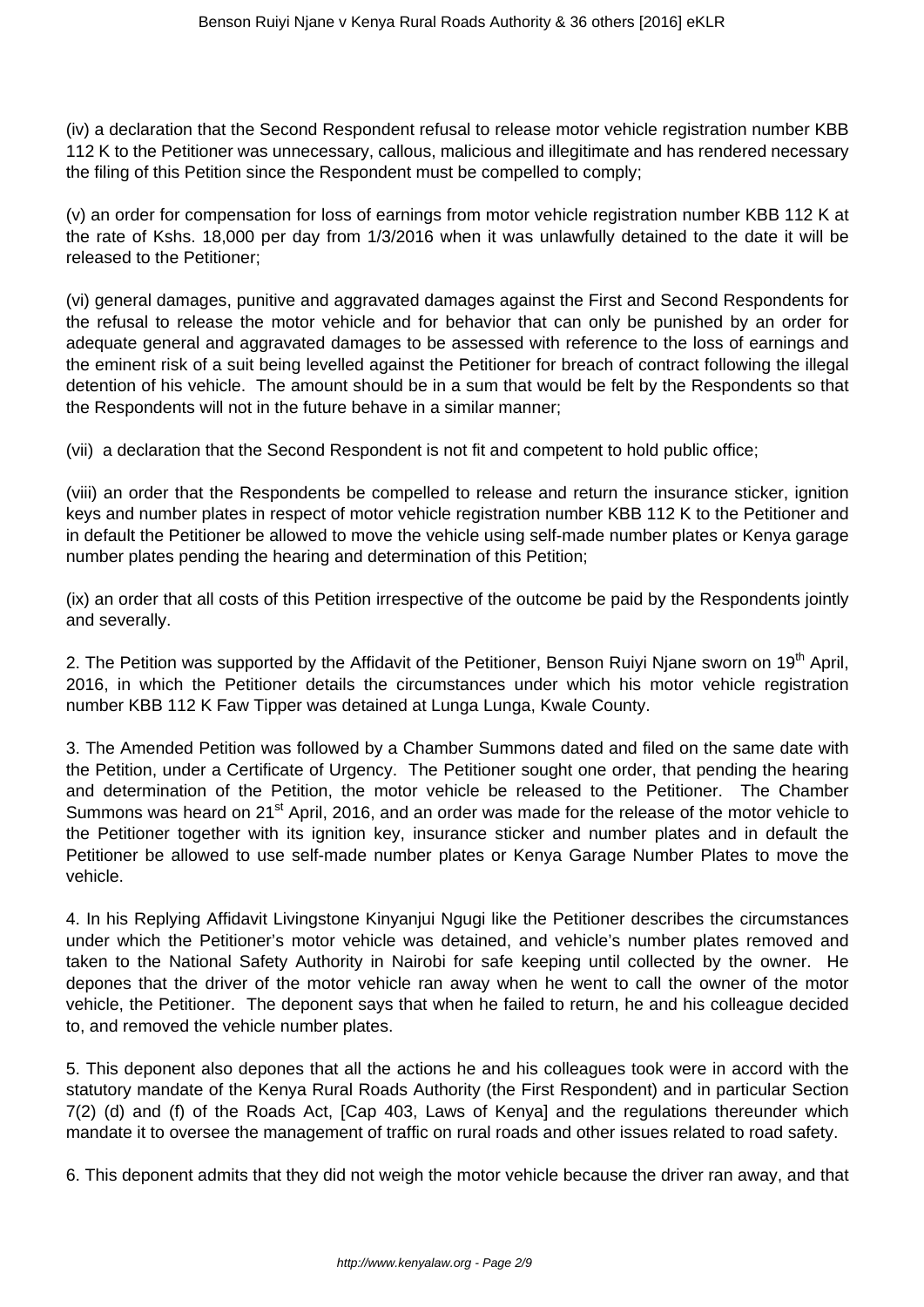they did not tow it because of the road conditions. That they just left it where it was stopped after removing the registration plates, that they did not take the licence, or the ignition key of the motor vehicle. He denies detention of the motor vehicle, that by stopping the motor vehicle they did not violate the law or the Constitution, and they could not charge any one because they did not know whether an offence had been committed as the vehicle was not weighed because the driver had ran away. He urged that the Petition and the Chamber Summons under it were unwarranted and that it should be dismissed with costs.

7. However, in a **Further Affidavit** sworn and filed on 5<sup>th</sup> May, 2016, by Sammy Kamau, the driver of the subject motor vehicle denies completely, the averments in the Replying Affidavit of Livingstone Kinyanjui Ngugi, and says –

(a) He informed the First Respondent's officers that the vehicle was not overloaded since it had been weighed at site and he was aware of the tonnage he had carried;

(b) He challenged the officers to weigh the vehicle but officers ordered him to drive to Diani where the vehicle would be weighed, and they followed him to Lunga Lunga cess station and he parked the vehicle off the road and alighted to call the Petitioner to send him money to pay the cess station;

(c) While making the call the offices of the First Respondent came out of their vehicle and started to remove the number plates. They climbed into the truck's cabin and removed the vehicle's insurance sticker and ignition key;

(d) The two officials of the First Respondent asked me to meet them at Rongai Restaurant in Ukunda at 4 p.m. with Kshs. 50,000 so that I could get back the items they took away;

(e) I pleaded with them to at least give back the insurance sticker and ignition key to enable me drive to Diani but they refused. I even requested them to weigh the vehicle using the portable weighing machine and they declined;

(f) I did not run away as alleged in the affidavit. I was left with the vehicle after the officers left with the ignition key and the number plates;

(g) He was the only driver to that vehicle. The officers did not even ask for my driving license. It is therefore very suspicious for the deponent of the replying affidavit to say that I was making a call to the driver of the vehicle when I ran away while they admit that I was the one driving the vehicle when they stopped it;

(h) I met with the two offices of the First Respondent in Ukunda on 2/3/2016 on that date they demanded Kshs. 30,000. The Petitioner refused to pay saying that the vehicle had not overloaded, and that is when they told me that the vehicle will rot at Lunga Lunga since they were forwarding the number plates and the other items to their Nairobi office;

(i) The allegation that I ran away is therefore a lie. I was with the officers of First Respondent from the time they stopped the vehicle, when they removed the number plates and on two occasions at Ukunda. At no time did they ask for my details or driving licence or demand the weighing of the vehicle to establish tonnage of the load carried. They did not even tag me for any suspected wrong doing, in this instance over-loading;

(j) The officers refused to give me the ignition key and insurance sticker to enable me drive the truck to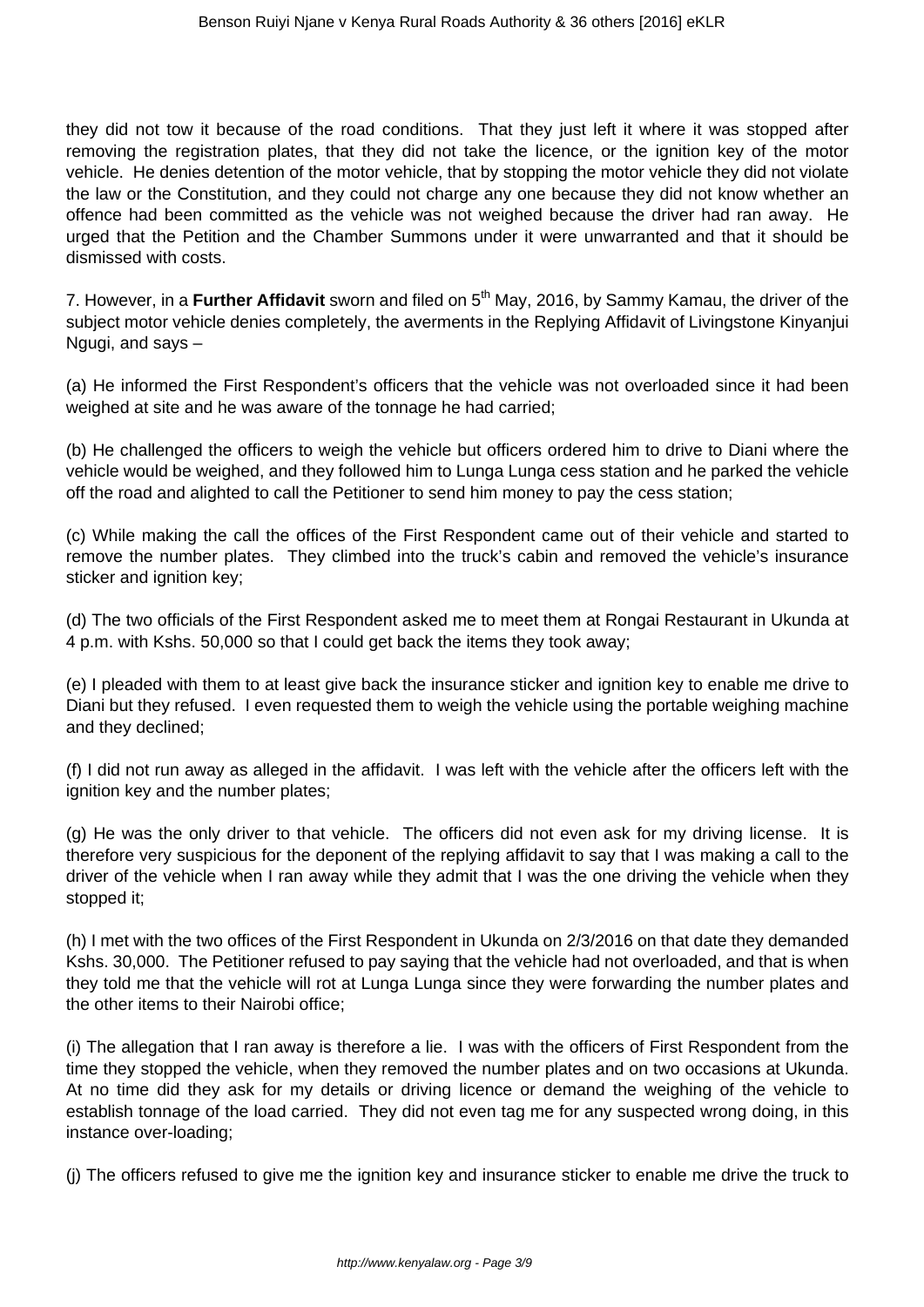Diani for weighing. They refused to weigh the vehicle at Lunga Lunga using the portable weighing machine. Efforts to have the vehicle weighed were thus frustrated by the officers of the First Respondent who kept asking for money without subjecting the vehicle to weighing. We did not know what else to do other than seek a court order to allow us move the vehicle;

(k) As a truck driver I know that offences related to over-loading are brought against both the driver and owner of the vehicle. The vehicle carries ballast and sand and has the owner's telephone number written in large font on the carrier. If I ran away the officers could have called the owner of the truck and notify him or even charge him.

8. There is no reply by the Respondents representative to the Further Affidavit of Sammy Kamau, his averments on oath are therefore uncontroverted.

9. In addition to the Petition, the Supporting Affidavit, the Replying Affidavit, and the Further Affidavit aforesaid, respective counsel filed written submissions in support of the Petitioner's and Respondents' positions. The Petitioner's counsel's submissions dated  $27<sup>th</sup>$  June, 2016 were filed on  $29<sup>th</sup>$  June, 2016. The Respondent's counsel's submissions dated  $22<sup>nd</sup>$  July, 2016, were filed on  $25<sup>th</sup>$  July, 2016. The two submissions are diametrically opposed to each other. Whereas the Respondents' counsel submits that the Respondents' officers or personnel were exercising their statutory mandate under the Traffic Act and other enabling provisions, the Petitioner's counsel pleads that the Respondents' officers or personnel acted contrary to both the Constitution, and the Fair Administrative Action Act 2015, and that the Petition should be allowed with costs. I will begin with the Respondents' case.

# **The Respondents' Submissions**

10. The facts are not disputed. Counsel for the Respondents submits that, one Livingstone Kinyanjui Ngugi, the officer in charge of Axle Load Unit, Kenya Rural Roads Authority (KERA) was directed by the Director-General of KERA, along with other officers from KERA, accompanied by Police Officers (who are unnamed), but headed by Corporal Amos Munyiri left Nairobi to the Coast Region for inspection of axle load weights of motor vehicles using roads managed by KERA in the Coast region. He admits the officers were using motor vehicles KCD 315G and KBL 120G.

11. Counsel reiterates the contents of the Replying Affidavit of Livingstone Kinyanjui Ngugi, that while on their inspection, they encountered a lorry, make FAW Tipper which joined the Lunga Lunga Mombasa Road from a side road. They stopped it and introduced themselves to the driver, and demanded that the lorry which they said was carrying sand, be weighed for them to ascertain it was carrying the lawful load.

12. However, contrary to the claim by the Respondents' personnel that the driver of the lorry informed them that he was not the lorry's usual driver, of the vehicle, and that he should be allowed to call usual driver of the vehicle, the Further Affidavit of Sammy Kamau is categorical that he, Sammy Kamau, was the driver of lorry and had been the driver since the owner of the lorry, the Petitioner, had been awarded a contract to supply building materials to Ryanja Enterprises Limited at a cost of Kshs. 18,000/= per day and that the contract had been terminated as the lorry had been detained for over forty (40) days. He had not ran away. He had gone to call the owner of the vehicle, the Petitioner, for money to pay at the cess station. The officers of the Respondents had ripped off the number plates of the vehicle, the insurance sticker and ignition key by the time he turned to them. The Petitioner had refused to give him money for payment at the cess station, he had refused to pay him Kshs. 50,000/= bribe to the officers even when it was reduced to Kshs. 30,000/=

13. The Replying Affidavit of Livingstone Kinyanjui Ngugi has not replied to the claims of bribery,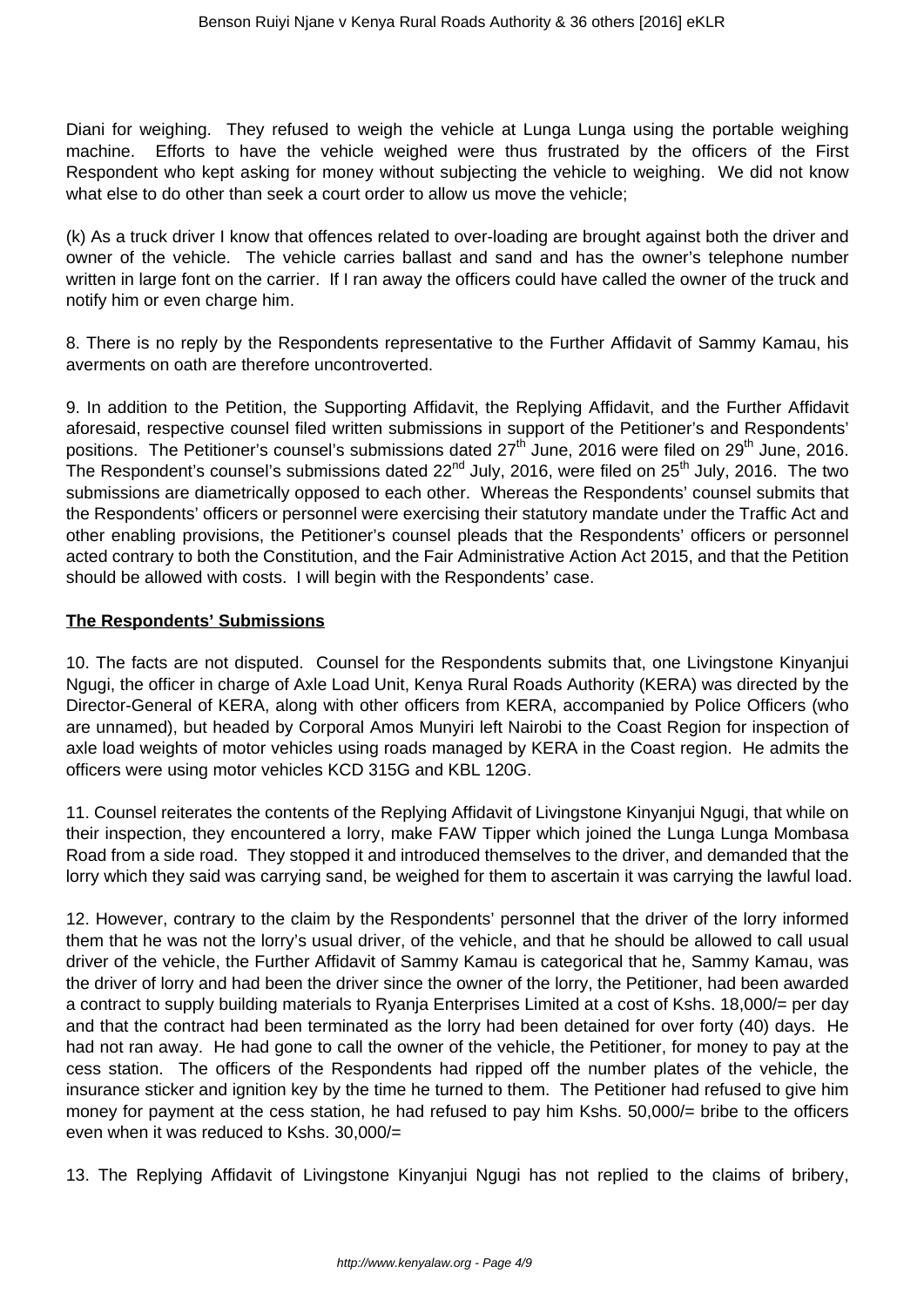insisting that they (the officers) carried out their mandate in accordance with the law applicable, and cannot be accused of any administrative impropriety let alone a breach of any provision of the Constitution.

14. In their submissions, counsel reduced their submissions into two issues, **firstly** whether the Petitioner's constitutional rights were infringed by the Respondents, sub-divided into specific sub-issues –

(i) the right to fair administrative action;

(ii) the right of access to information held by another person and required for the exercise or protection of any right of fundamental freedom;

(iii) right not to be arbitrarily deprived of property of any description or any interest in, or right over any property of any description;

and

(2) **secondly**, whether the Petitioner is entitled to damages.

### **The Petitioner's Case**

15. The Petitioner's counsel too, raised the same two issues raised by counsel for the Respondents, but added a third issue, whether the Petitioner is entitled to costs for the Petition. But before the court can deal with the basic substantive issues set out above, I think it is necessary to deal with what would have been a preliminary objection, if it had been raised at the hearing of the Petition.

16. The preliminary issue is essentially a procedural objection. Since the advent of the Constitution of Kenya, 2010 and the provisions of Article 159(2)(d) of the Constitution – **"that justice shall be administered without undue regard to procedural technicalities"** our jurisprudence has tended to ignore procedural rules as merely technical, and should be disregarded to achieve substantial justice. I think however Article 159(2)(d) should be read with the procedural article, per excellence, Article 47 of the Constitution. That Article provides –

**"(1) Every person has the right to administrative action that is expeditious, efficient, lawful, reasonable and procedurally fair.** 

## **(2) If a right or fundamental freedom of a**

**person has been or is likely to be adversely affected by administrative action, the person has the right to be given written reasons for the action".**

17. Tied to this provision (47(1)(2)) are the provisions of Section 67 of the Roads Act,(Cap 408) which provides –

**"Where any action or other legal proceeding lies against an Authority for any act done in pursuance or execution, or intended execution of an order made pursuant to this Act or of any public duty, or in respect of any alleged neglect or default in the execution of this Act or of any such duty, the following provisions shall have effect—**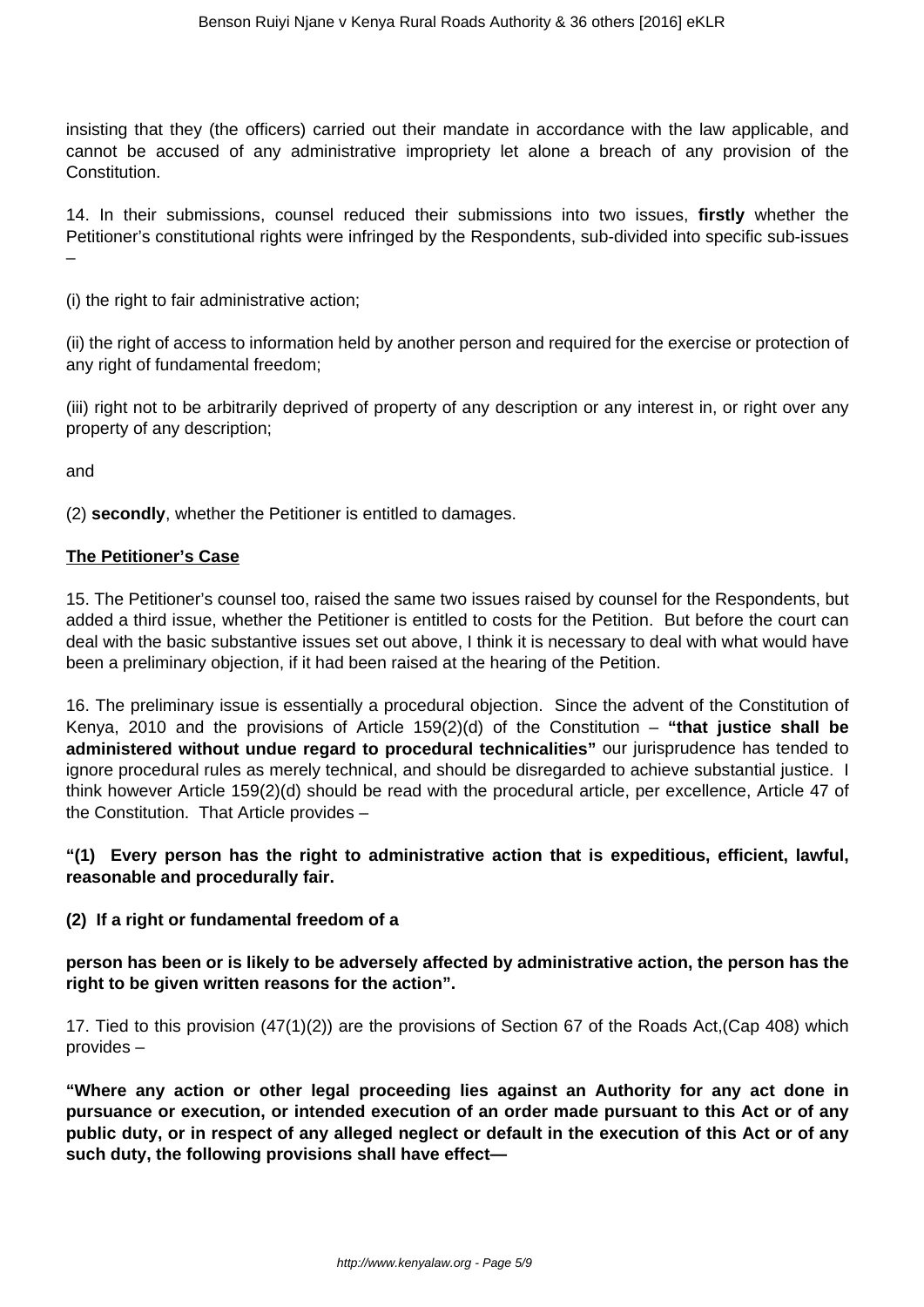**(a) the action or legal proceeding shall not be commenced against the Authority until at least one month after written notice containing the particulars of the claim and of intention to commence the action or legal proceedings, has been served upon the Director-General by the plaintiff or his agent; and** 

**(b) such action or legal proceedings shall be instituted within twelve months next after the act, neglect, default complained of or, in the case of a continuing injury or damage, within six months next after the cessation thereof.**

18. In this case the act of neglect or default complained of occurred on 1<sup>st</sup> March, 2016 at Lunga Lunga and did not cease until some fifty two (52) days later. The complainant, the Petitioner was required to give the Respondents at least thirty (30) days' notice in writing. The Petition was filed on 11<sup>th</sup> March, 2016, that is ten (10) days after occurrence of the act complained of, that is the detention of the Petitioner's vehicle on  $1<sup>st</sup>$  March, 2016. That was contrary to the provisions of Section 67(1) of the Roads Act. Procedurally therefore, the Petitioner did not give the Respondents the thirty (30) days statutory notice which the law required.

19. Article 22(3) provides that the Chief Justice shall make rules providing for the court proceedings referred to in this Article, which shall satisfy the criteria that –

**(a) …**

**(b) Formalities relating to proceedings, including commencement of the proceedings, are kept to the minimum, and in particular that the court shall, if necessary, entertain proceedings on the basis of informal documentation.**

20. Rule 4(1) of the **Constitution of Kenya (Protection of Rights and Fundamental Freedoms) Practice and Procedure Rules, 2013** (LN No. 117 of 2013) provides that –

**"4(1) Where any right or fundamental freedom provided for in the Constitution is allegedly denied, violated or infringed or threatened, a person so affected or likely to be affected, may make an application to the High court in accordance with these rules."**

21. Thus reading Article 22(3) and rule 4(1) above, it is clear that there is no statutory or other limitation to instituting proceedings alleging that a right or fundamental freedom provided for in the Constitution is allegedly denied, violated or infringed or threatened. The only condition is that the Applicant/Petitioner must **inter alia** disclose –

**(a)**

**(b)**

**(c) the constitutional provision violated;**

**(d) the nature of injury caused or likely to be caused to the Petitioner or the person in whose name the Petitioner has instituted the suit, or in a public interest case to the public, the class of persons or community.**

22. The limitation set out in Section 67 of the Roads requiring notice of thirty days to the Authority before instituting suit only applies to ordinary civil claims. It does not apply to cases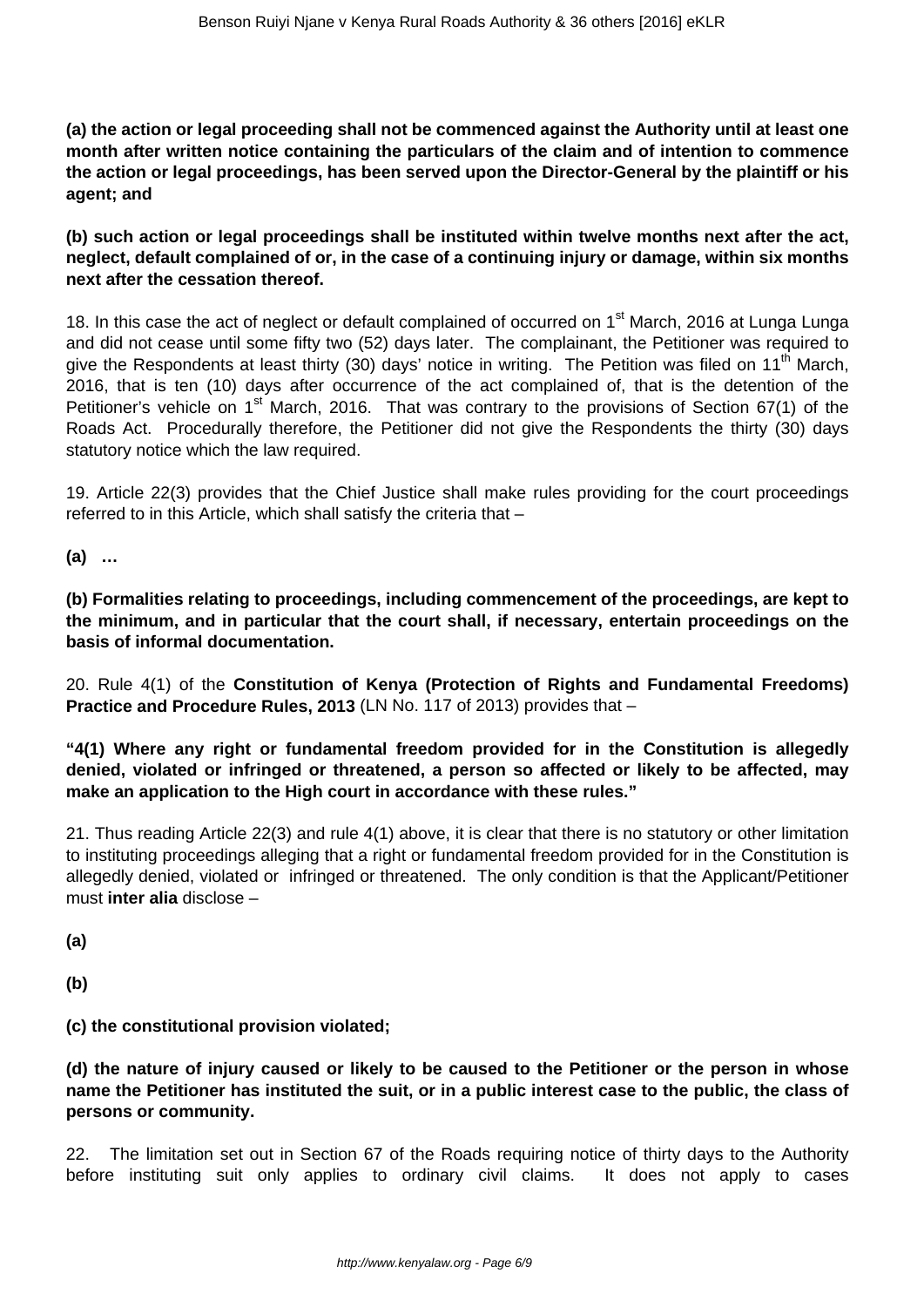(Petitions/Applications) alleging that a right or fundamental freedom in the Bill of Rights has been denied, violated or infringed or threatened. The Respondents' claim to the contrary is not borne out by the Constitution, and that leg of defence therefore fails.

# **The Petitioner's and Respondents' Common Issue**

23. The common issue between the Petitioner and the Respondents is whether the Petitioner's right to property as guaranteed under Article 40 of the Constitution was violated.

24. Article 40(3) of the Constitution of Kenya 2010 provides –

**"40(1)**

**(2)**

**(3) The State shall not deprive a person of property of any description, or of any interest in, or right over, property of any description, unless the deprivation—** 

**(a) results from an acquisition of land or an interest in land or a conversion of an interest in land, or title to land, in accordance with Chapter Five; or** 

**(b) is for a public purpose or in the public interest and is carried out in accordance with this Constitution and any Act of Parliament that— (i) requires prompt payment in full, of just compensation to the person; and (ii) allows any person who has an interest in, or right over, that property a right of access to a court of law."**

25. It was contended by counsel for the Petitioner that his right to property had been violated by detention of his vehicle for over fifty two (52) days. Detention, is, with respect is not taking over of property in terms of Article 40(3) of the Constitution. Article 40(3) contemplates, an "expropriation" the permanent taking away of property usually land or building for public purposes which attracts **just** compensation in terms of both the Constitution and the Land Acquisition Act, [Cap 295, Laws of Kenya]. The detention of a motor vehicle, a vessel, aircraft, may give rise to an action in damages, not a Constitutional Petition. That is why these sort of Petitions are frowned upon by courts. For instance in the Indian case between DR. B. SINGH vs. UNION OF INDIA & OTHERS, decided on 11<sup>th</sup> March, 2004, in Writ (Petition) No. 122 of 2004, the court said –

**"…Public Interest Litigation which has now come to occupy an important field in the administration of law should not be "publicity interest litigation" or "private interest litigation" or "politics interest litigation" or the latest trend "paise income litigation". If not properly and strictly regulated at least in certain vital areas or spheres and abuse averted it becomes also a tool in unscrupulous hands to release vendetta and wreck vengeance, as well to malign not only an incumbent to be in office but demoralise and deter reasonable or sensible and prudent people even agreeing to accept highly sensitive and responsible offices for fear of being brought into disrepute with baseless allegations. There must be real and genuine public interest involved in the litigation and concrete or credible basis for maintaining a cause before court and not merely an adventure of knight errant borne out of wishful thinking. It cannot also be invoked by a person or a body of persons to further his or their personal causes or satisfy his or their personal grudge and enmity. Courts of justice should not be allowed to be polluted by unscrupulous litigants by resorting to the extraordinary jurisdiction."**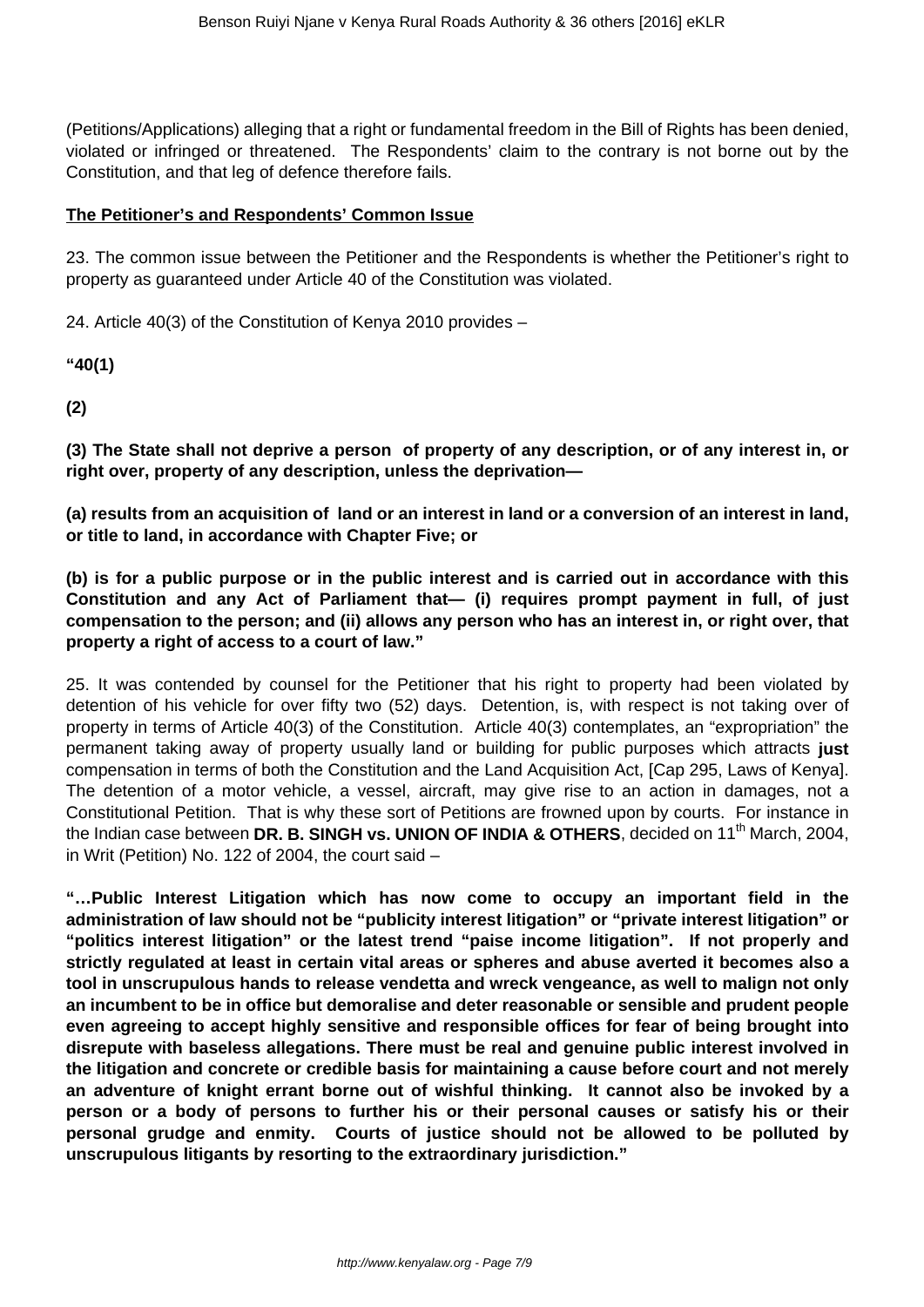26. In the case of **HARRIKISSOON vs. ATTORNEY-GENERAL OF TRINIDAD AND TOBAGO [1980] A.C. 202** where the court said -

**"The notion that wherever there is a failure by an organ of government or a public authority or public officer to comply with the law this necessarily entails the contravention of some human right or fundamental freedom guaranteed to individuals by Chapter 1 of the constitution is fallacious. The right to apply to High Court under Section 6 (our Section 23) of the Constitution for redress when any human right or freedom is or is likely to be contravened, is an important safeguard of those rights and freedoms; but its value will be diminished if it is allowed to be misused as a general substitute for the normal procedures of invoking judicial control of administrative action. The mere allegation that a human right has been or is likely to be contravened is not itself sufficient to entitle the Applicant to invoke the jurisdiction of the court under the Section if it is apparent that the allegation is frivolous, vexatious or abuse of the process of court, as being solely for the purpose of avoiding the necessity of applying in the normal way for appropriate judicial remedy for unlawful administrative action which involves no contravention of any human right or fundamental freedom."**

27. The Indian courts used strong language, constitutional jurisdiction should not be **"polluted"** with ordinary claims which can be litigated under the ordinary civil process of the court where oral evidence is given, and the veracity of witness is tested by cross-examination. In this case the right of the Petitioner to property was neither violated nor was it threatened. The claim for violation under Article 40(3) of the Constitution does not lie, and is rejected.

28. Article 47 of the Constitution guarantees every person the right to administrative action that is expeditious, efficient, lawful, reasonable and procedurally fair.

29. The Respondent argues that its officers were carrying out their mandate under Section 106(4) and (4A) of the Traffic Act, [Cap 403, Laws of Kenya]. These provisions say –

## **"106(1) – (3)**

**4 Any police officer, licensing officer or inspector, if he is of the opinion that any vehicle is being used in contravention of section 55 or section 56 or in contravention of any rules relating to the construction, use and equipment of vehicles, may by order prohibit the use of such vehicle, under such conditions and for such purposes as he may consider necessary for the safety of the public or to ensure that such vehicle does comply with the provisions of section 55 or 56; and any such order shall remain in force until the repairs specified therein have been satisfactorily completed and the vehicle has been certified as complying with the rules relating to construction, use, equipment and eight.**

**4A Where a police officer, licensing officer or inspector makes an order under sub-section (40 he may remove the vehicle identification plates and the vehicle licence and, if he does so, shall deliver them to the Authority to be kept while that order remains in force."**

30. These provisions are however subordinate, and must be implemented in accordance with Article 47 of the Constitution and Section 4(6) of the Fair Administrative Action 2015, which expressly provides that procedure in any other law must conform to the principles in Article 47 of the Constitution. This calls into question the constitutionality of the provisions of Section 106(4) and 4A of the Traffic Act which empower Police Officers at the spar of the moment to ground a person's motor vehicle without due process. That is of course not an issue for determination in this matter, but it does call into question the consistency of